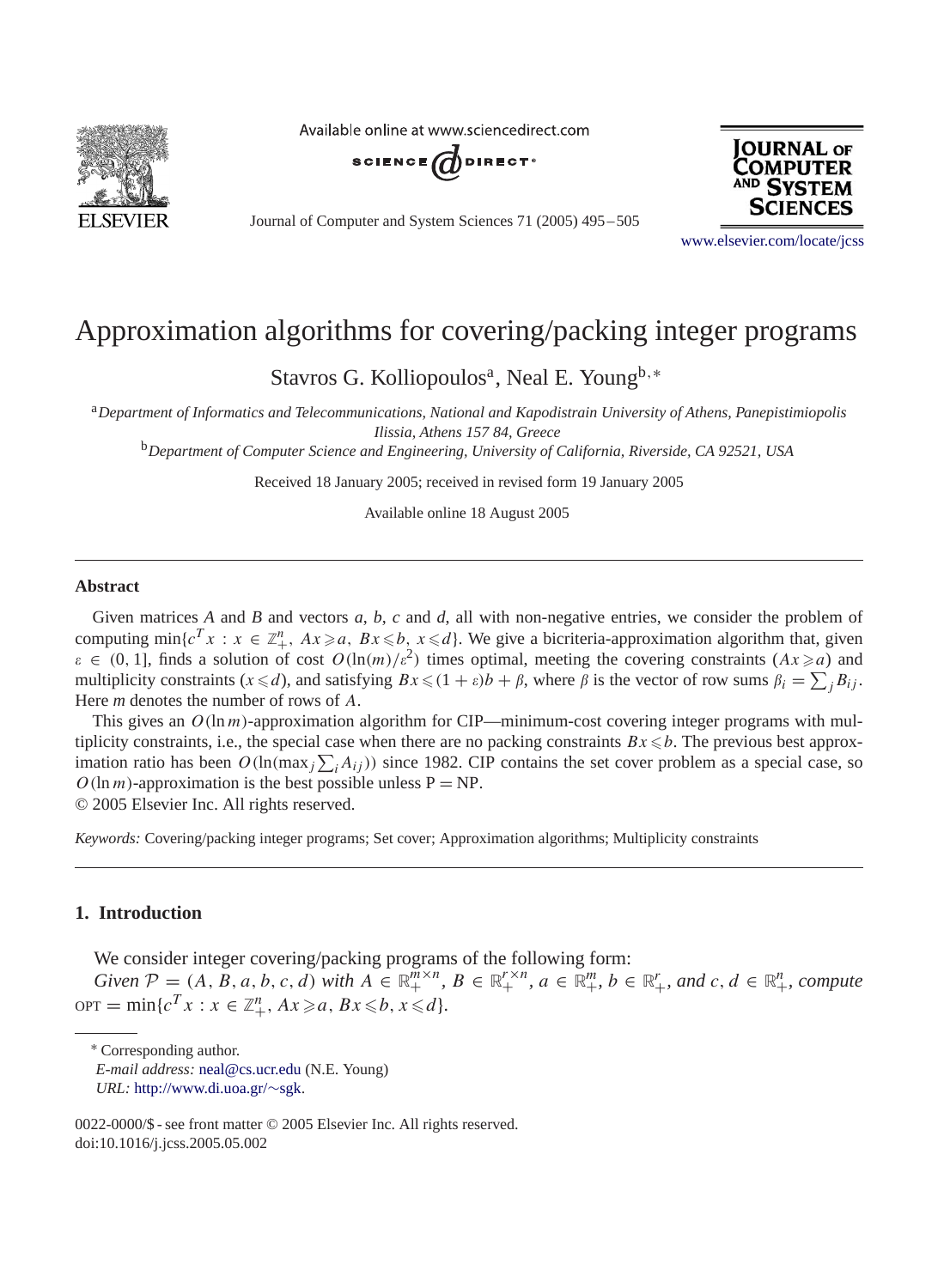The constraints  $Ax \ge a$ ,  $Bx \le b$ , and  $x \le d$  are called, respectively, *covering*, *packing*, and *multiplicity* constraints.

The *width*, W, is  $\min\{a_i/A_{ij}: A_{ij} > 0\}$ . Note that it is easy to reduce any instance to an equivalent instance with width *W* at least 1—simply change each  $A_{ij}$  to min $\{A_{ij}, a_i\}$ . This does not change the set of integer solutions.

The *dilation*,  $\alpha$ , is the maximum number of covering constraints that any variable appears in.

A  $\rho$ -*approximate* solution is a solution meeting all constraints and having cost at most  $\rho$  times the optimum. A  $\rho$ -*approximation algorithm* is a polynomial-time algorithm that produces only  $\rho$ -approximate solutions. The quantity  $\rho$  is called the *approximation ratio* of the algorithm.

Perhaps the most well-known problem of the form above is set cover: given a collection of sets with costs, choose a minimum-cost collection of sets such that every element is in a chosen set. In the corresponding formulation  $A_{ij} \in \{0, 1\}$ , and  $a_i = 1$ , for  $i = 1, \ldots, m$ ,  $j = 1, \ldots, n$ . This problem admits a simple  $(1 + \ln m)$ -approximation algorithm [\[3,](#page-9-0)[9,12\],](#page-10-0) and no  $o(\ln m)$ -approximation is possible in polynomial time, unless  $P = NP$  [\[19\].](#page-10-0)

Other special cases include natural generalizations of set cover, including *set multicover* where  $a_i \in \mathbb{Z}_+$ and *multiset multicover* where in addition  $A_{ij} \in \mathbb{Z}_+$  [\[24\].](#page-10-0) In these problems, multiplicity constraints limit the number of times a given set or multiset can be chosen. In facility-location problems (where  $x_j$ represents the number of facilities opened at a site *j*), multiplicity constraints are used to limit the number of facilities opened at a site. The motivation may be capacity limits, security goals, or fault-tolerance (to ensure that when a site is breached or damaged, only a limited number of opened facilities should be affected) [\[14,23\].](#page-10-0)

We give bicriteria approximation algorithms. For any  $\varepsilon \in (0, 1]$ , our first algorithm finds a solution  $\hat{x}$  $\text{such that } A\hat{x} \geqslant a,\, B\hat{x} \leqslant (1+\varepsilon)b+\beta,\, \hat{x} \leqslant \lceil (1+\varepsilon)d \rceil, \,\text{where } \beta \,\text{is the vector of sums of rows of } B;\, \beta_i \,=\, \sum_j\,B_{ij}.$ The cost  $c^T \hat{x}$  is  $O(1 + \ln(1 + \alpha)/(W \epsilon^2))$  times the optimum of the standard linear programming (LP) relaxation. Note that the standard LP relaxation has an arbitrarily large integrality gap if multiplicity constraints are to be respected. Our second algorithm finds a solution  $\hat{x}$  of cost  $O(1 + \ln(1 + \alpha)/\epsilon^2)$  times the optimum, satisfying  $A\hat{x} \ge a$ ,  $B\hat{x} \le (1 + \varepsilon)b + \beta$ ,  $\hat{x} \le d$ , thus meeting the multiplicity constraints.

These algorithms are appropriate for the case when *B* has small row sums (for example, a multiset multicover problem with restrictions such as "from the 5 sets  $s_1, s_2, \ldots, s_5$ , only 100 copies can be chosen'') and for the *CIP* (covering integer programming) problem, formed by instances without packing constraints (no " $Bx \le b$ "). CIP is well-studied in its own right. For this problem, our second algorithm is an  $O(\ln(1 + \alpha))$ -approximation algorithm. This is the first approximation algorithm for CIP whose approximation ratio is logarithmic in the input size. Fig. [1](#page-2-0) has a table of known approximation algorithms for CIP.<sup>1</sup>

We use here results for another special case—CIP without multiplicity constraints. This problem, which we denote  $\text{CIP}_{\infty}$ , has a long line of research, but we use only the following results. Randomized rounding easily yields an  $O(1 + \ln(m)/W + \sqrt{\ln(m)/W})$ -approximation algorithm, where *W*, called the *width* of the problem instance, is max $\{a_i/A_{ij} : A_{ij} > 0\}$ . Srinivasan gives an  $O(1 + \ln(1 + \alpha)/W +$  $\sqrt{\ln(1 + \alpha)/W}$ )-approximation algorithm, where  $\alpha$ , called the *dilation* of the instance, is the maximum

<sup>&</sup>lt;sup>1</sup> In the table,  $H(t)$  is the harmonic series with *t* terms. It is well-known that  $H(t) = \ln t + \Theta(1)$ . To give some intuition for the Fisher–Wolsey bound consider for example the case where each  $c_j = 1$  and the minimum non-zero entry of *A* is 1. In this case the bound is asymptotically equal to Dobson's.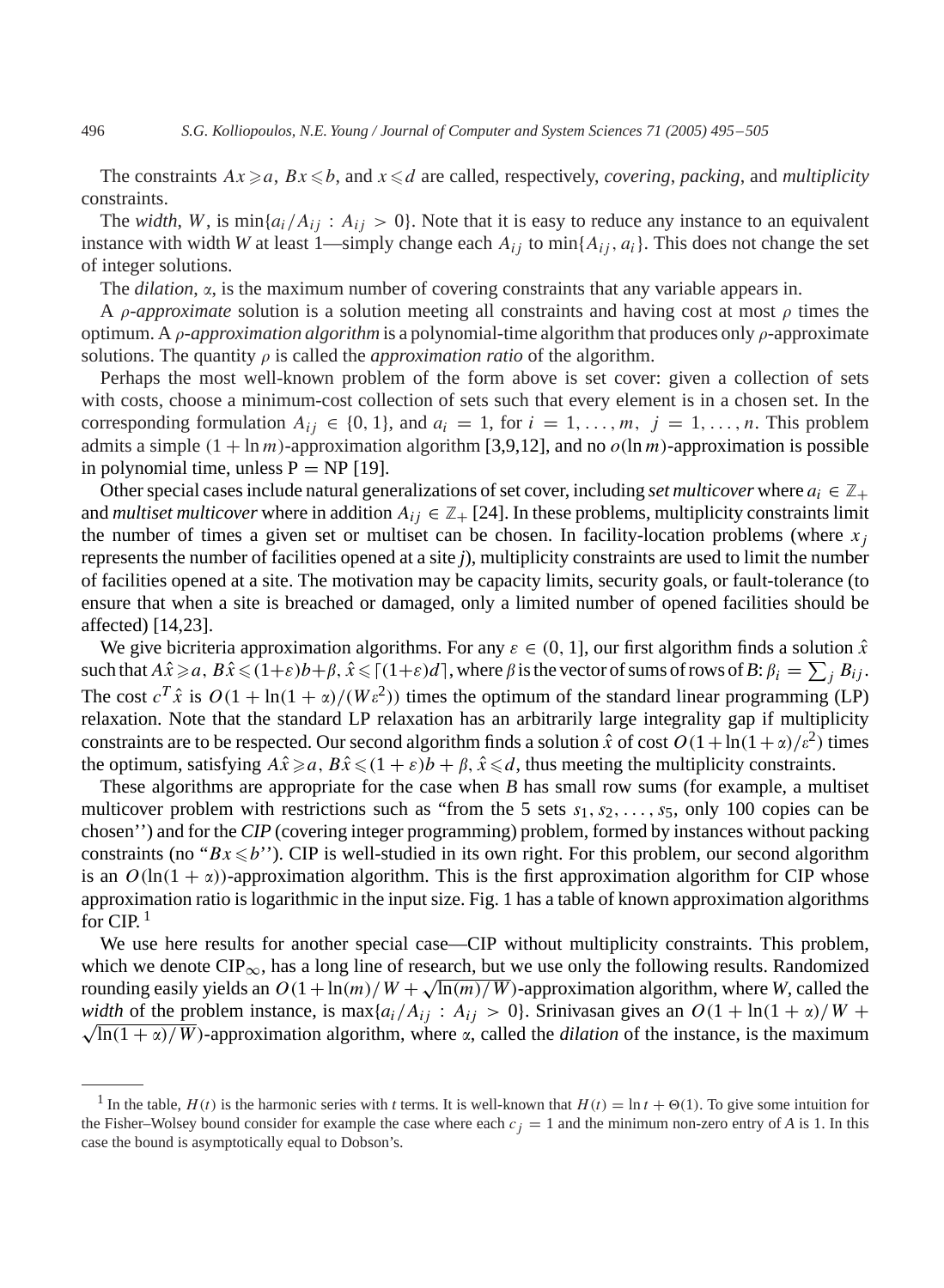<span id="page-2-0"></span>

| Who                          | Restriction<br>on CIP                               | Cost approximation<br>ratio                                                                                               | Multiplicity<br>guarantee               |
|------------------------------|-----------------------------------------------------|---------------------------------------------------------------------------------------------------------------------------|-----------------------------------------|
| Fisher<br>Wolsey [6]         | None                                                | $1 + \ln(\beta_1/\beta_2)$<br>$\beta_1 = \max_i \sum_i A_{ij}/c_i$<br>$\beta_2 = \min\{\frac{A_{ij}}{c_i} A_{ij} >$<br>0} | $x \leq d$                              |
| Dobson $[4]$                 | $A_{ij} \in \mathbb{Z}_+$                           | $H(\max_{j=1}^n \sum_{i=1}^m A_{ij})$                                                                                     | $x \leq d$                              |
| Rajagopalan<br>Vazirani [18] | $A_{ij} \in \{0, 1\}$                               | $O(\ln(1+\alpha))$                                                                                                        | $x \leq d$                              |
| Srinivasan<br>$Teo$ [23]     | $c_i=1$                                             | $O(1+\ln(m)/(W\epsilon^2))$                                                                                               | $x \leq \lceil (1+\varepsilon)d \rceil$ |
| Kolliopoulos [10]            | $A_{ij} \in$<br>$\{0,\phi_i\}$<br>for some $\phi_i$ | $O(\ln(1+\alpha))$                                                                                                        | $x \leq \lceil 12d \rceil$              |
| Srinivasan<br>[21, 22]       | None                                                | $O(1+\ln(1+\alpha)/W)$                                                                                                    | $x \leq O(1 +$<br>$\ln(1+\alpha)/W)d$   |
| This paper                   | None                                                | $O(1+\ln(1+\alpha)/(W\epsilon^2))$                                                                                        | $x \leq \lceil (1+\varepsilon)d \rceil$ |
| This paper                   | None                                                | $O(\ln(1+\alpha)/\varepsilon^2)$                                                                                          | $x \leq d$                              |

Fig. 1. Approximation algorithms for the CIP problem,  $\min\{c^T x : x \in \mathbb{Z}_+^n, Ax \geq a, x \leq d\}$ . The width *W* is  $\min\{a_i/A_{ii}: A_{ii} > 0\}$ . Without loss of generality,  $W \ge 1$ . The dilation  $\alpha$  is the maximum number of constraints any variable appears in. The algorithms presented in this paper generalize to allow packing constraints  $(Bx \le b)$ ; for the general case the approximate solution  $\hat{x}$  satisfies  $B\hat{x} \leq (1 + \varepsilon)b + \beta$  where  $\beta_i = \sum_j B_{ij}$ .

number of constraints that any variable occurs in [\[21,22\].](#page-10-0) Neither of these algorithms return solutions that are suitable for CIP, as the solutions can violate the multiplicity constraints by a large factor.

A preliminary version of this paper appeared in [\[11\].](#page-10-0) Other work on covering problems includes [\[4,6,15,18,21,22,26\].](#page-10-0) See [\[8\]](#page-10-0) for a survey.

The outline of this paper is as follows. In Section 2 we present our first main algorithm that violates the multiplicity constraints by a  $(1 + \varepsilon)$  factor. In Section [3](#page-6-0) we discuss the integrality gap of the standard LP formulation and present our second main algorithm which meets the multiplicity constraints. We conclude in Section [4](#page-8-0) with some open questions.

#### 2. Rounding LP relaxations of  $\text{CIP}_{\infty}$  and  $\text{CIP}$

The approximation ratios in this paper are proven with respect to various linear programming relaxations of the problems. Our first main result follows from careful consideration of the relation between various forms of the problem and their standard relaxations.

We begin by describing a standard approximation algorithm for CIP<sub>∞</sub>. Given an instance  $P = (A, a, c)$ of CIP<sub>∞</sub>, the standard linear programming (LP) relaxation is  $F\circ PT_{\infty} = \min\{c^T x : x \in \mathbb{R}^n_+, Ax \geq a\}$ . We call feasible solutions to this LP *fractional*solutions to P. In contrast, we call actual solutions to P *integer* solutions.

The value FOPT<sub>∞</sub> can be computed in polynomial time (using linear programming) and is a lower bound on the optimum value OPT. The algorithm computes an optimal solution  $\bar{x}$  (of cost FOPT<sub>∞</sub>) to the fractional relaxation, then rounds  $\bar{x}$  to an integer solution  $\hat{x}$  using the following randomized rounding scheme: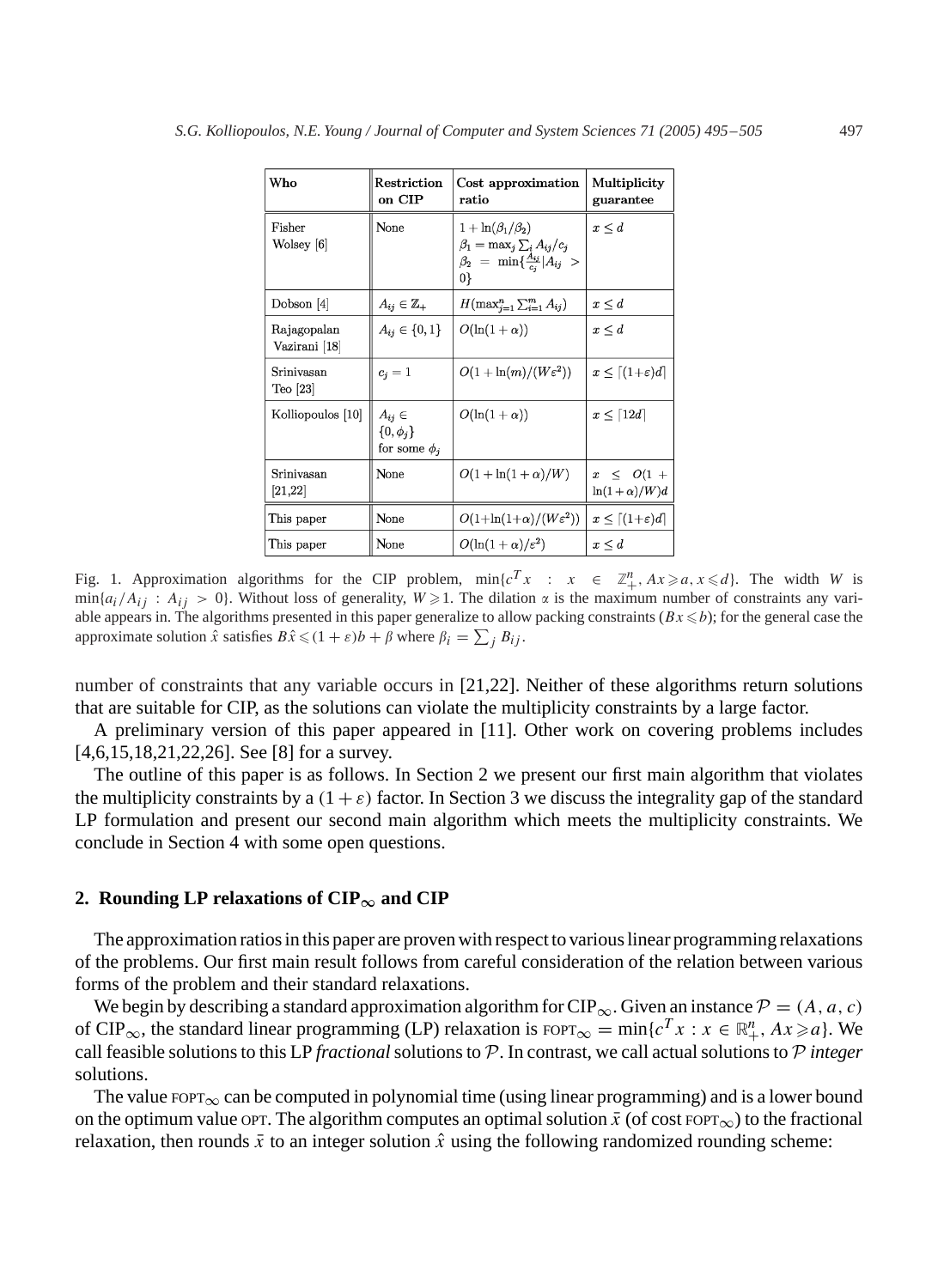**Lemma 1** (*folklore*). *Given a* CIP<sub>∞</sub> *instance*  $P = (A, a, c)$  *and fractional solution*  $\bar{x}$ *, let*  $L = 1 +$ max $\{4 \ln(2m)/W, \sqrt{4 \ln(2m)/W}\}\$ . *With positive probability, the following rounding scheme produces an integer solution*  $\hat{x}$  *of cost at most* 2L *times the cost of*  $\bar{x}$ :

- 1. Let  $x' = L\bar{x}$ .
- 2. *Randomly round*  $x'$  to  $\hat{x}$ :
	- *let*  $\hat{x}_j = [x'_j]$  *with probability*  $x'_j \lfloor x'_j \rfloor$ *, and*  $\hat{x}_j = \lfloor x'_j \rfloor$  *otherwise.*

The proof is standard and we postpone it until the appendix. In what follows, the floor (ceiling) of a vector  $t$  denotes the vector where the  $i$ th coordinate is the floor (ceiling) of  $t_i$ .

**Corollary 2.** *Given a* CIP<sub>∞</sub> *instance*  $P = (A, a, c)$  *and fractional solution*  $\bar{x}$ , *let*  $L = 1 + \max\{4 \ln(2m)\}$ **Coronary 2.** Given a CIP<sub>∞</sub> instance  $P = (A, a, c)$  and fractional solution x, let  $L = 1 + \max\{4 \ln(2m)/W\}$ . One can compute in polynomial time an integer solution  $\hat{x} \leq L\overline{x}$  of cost at most 2*L* times the cost of  $\bar{x}$ .

The corollary follows because the rounding scheme can be derandomized using the method of conditional probabilities [\[5,16,20\].](#page-10-0) The rounding scheme above has been improved by Srinivasan, who shows the following:

**Theorem 3** (*Srinivasan* [\[21\]](#page-10-0)). *Given a* CIP<sub>∞</sub> *instance*  $P = (A, a, c)$  *and fractional solution*  $\bar{x}$ *, let*  $\alpha$  *be the maximum number of constraints in which any variable appears. For some*  $L = 1 + O(\ln(1+\alpha)/W +$  $\sqrt{\ln(1 + \alpha)/W}$ , one can compute in polynomial time an integer solution  $\hat{x} \leqslant [L\bar{x}]$  of cost  $O(L)$  times *the cost of*  $\bar{x}$ *.* 

Since the optimal fractional solution  $\bar{x}$  can be computed in polynomial time, Srinivasan immediately obtains an  $O(L)$ -approximation algorithm for CIP<sub>∞</sub>.

# *2.1. Extending to CIP using* 1/K*-granularity*

A natural idea would be to extend the rounding schemes above for  $\text{CIP}_{\infty}$  to handle CIP problems too. Of course, to do this, we need to figure out how to handle the multiplicity constraints. The natural LP relaxation of CIP is

$$
F\text{OPT} = \min\{c^T x : x \in \mathbb{R}^n_+, Ax \geq a, x \leq d\}.
$$

The first idea would be to compute the optimal fractional solution  $\bar{x}$ , then use the rounding scheme from Lemma 1 or Theorem 3 to find an integer solution  $\hat{x}$  approximating  $\bar{x}$ . But those rounding schemes return  $\hat{x}$  such that  $\hat{x} \approx L\bar{x}$ . So,  $\hat{x}$  would violate the multiplicity constraints by a factor of L. But L can be as large as  $\Omega(\ln m)$ , and we would prefer to not violate the multiplicity constraints so much.

To work around this, given a CIP  $P = (A, a, c, d)$ , we do compute an optimal fractional solution  $\bar{x}$ , but then, instead of computing an integer solution  $\hat{x}$  that approximates  $\bar{x}$ , we first compute a fractional solution  $\bar{x}'$  that is what we call  $(1/K)$ *-granular*—meaning that each coordinate of  $\bar{x}'$  is an integer multiple of  $1/K$ . We do this for a sufficiently large integer *K*, so that the  $(1/K)$ -granular solution  $\bar{x}'$  has  $\bar{x}' \approx (1+\epsilon)\bar{x}$  (and satisfies all covering constraints). To get the final integer solution  $\hat{x}$ , we round  $\bar{x}'$  up deterministically by rounding each coordinate up to its nearest integer. Then  $\hat{x} = \lceil \bar{x}' \rceil \leq \lceil (1 + \varepsilon) \bar{x} \rceil$ . A little thought shows

<span id="page-3-0"></span>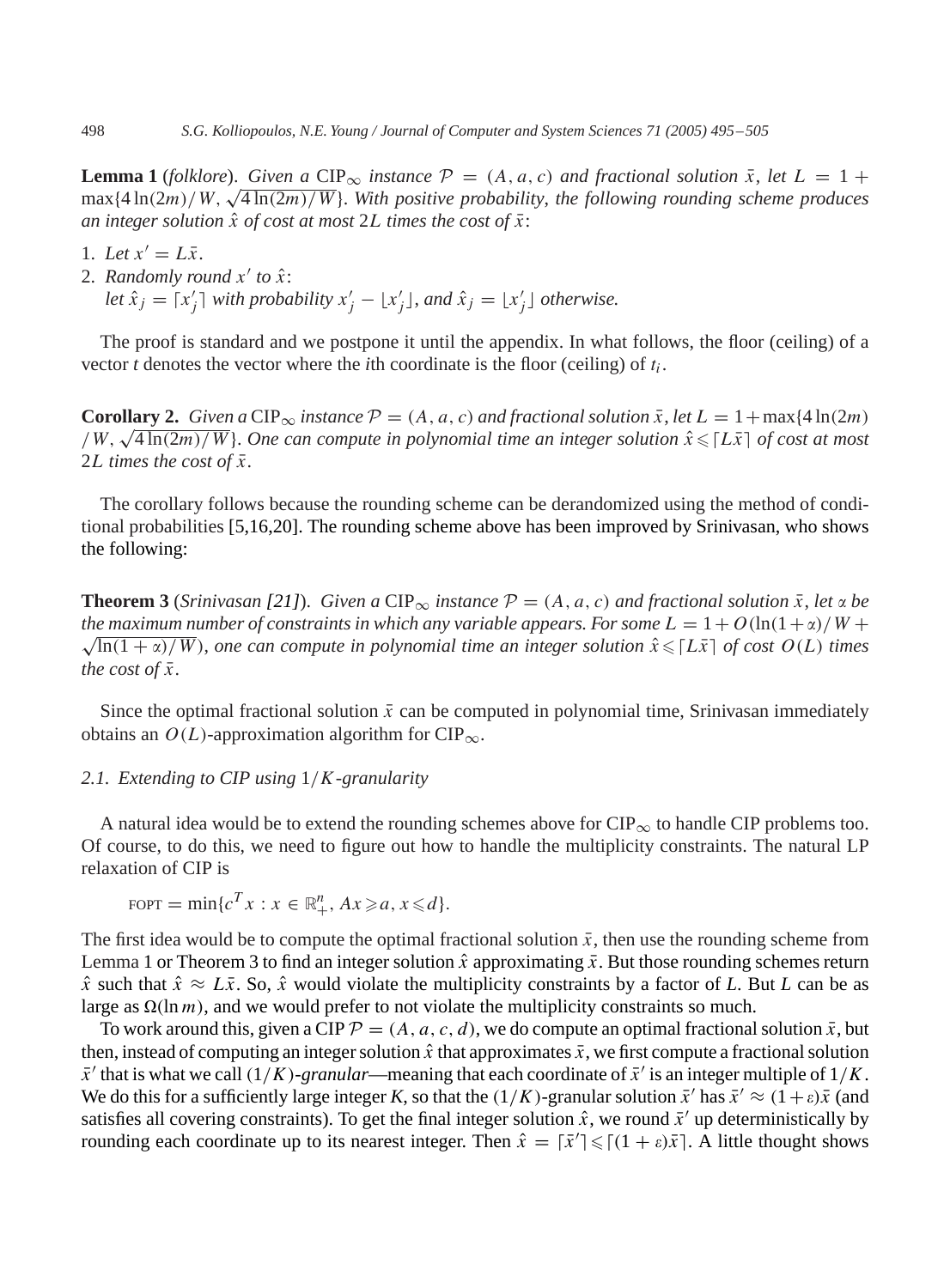<span id="page-4-0"></span>that this last rounding step increases the cost by at most a factor of K, so that the cost of  $\hat{x}$  is  $O(K)$  times the cost of  $\bar{x}$ .

The next lemma captures the exact tradeoff between granularity and approximation of the cost (and, implicitly, multiplicity constraints). The lemma is a straightforward consequence of the previous results.

**Lemma 4.** Fix any integer  $K > 0$ . Given a CIP<sub>∞</sub> instance  $(A, a, c)$  and fractional solution  $\bar{x}$ , let  $\alpha$ *be the maximum number of constraints in which any variable appears. For some*  $L = 1 + O(\ln(1 +$ be the maximum number of constraints in which any variable appears. For some  $L = 1 + O(\ln(1 + \alpha)/KW)$ , one can compute in polynomial time a  $(1/K)$ -granular solution  $x'' \leq L\overline{x}$ ] *of cost*  $O(L)$  *times the cost of*  $\bar{x}$ *.* 

**Proof.** Here is the algorithm. The input is  $\mathcal{P} = (A, a, c), \overline{x}$ , and *K*.

- 1. Construct CIP<sub>∞</sub> instance  $\mathcal{P}' = (A, Ka, c)$ . Let  $\bar{x}' = K\bar{x}$ .
- 2. Let  $\hat{x}'$  be the integer solution obtained by applying Theorem [3](#page-3-0) to  $\mathcal{P}'$  and  $\bar{x}'$ .
- 3. Return  $x'' = \hat{x}'/K$ .

Step 2 is well defined as  $\bar{x}'$  is a fractional solution to  $\mathcal{P}'$ .

By Theorem [3,](#page-3-0)  $\hat{x}' \leq LK\bar{x}$  is an integer solution to P' of cost  $O(KL)$  times the cost of  $\bar{x}$ , with  $L = 1 + O(\ln(1 + \alpha)/KW + \sqrt{\ln(1 + \alpha)/KW}).$ 

Thus (using  $x'' = \hat{x}'/K$ ),  $x'' \le |L\bar{x}|$  is a  $(1/K)$ -granular solution to  $P$  of cost  $O(L)$  times the cost of  $\bar{x}$ . (We also use here  $\lceil L K \bar{x} \rceil / K \leqslant \lceil L \bar{x} \rceil$  for integer *K*.)  $\Box$ 

*Note*: In Step 2 of the algorithm in the proof, Lemma [1](#page-3-0) can be used instead of Theorem [3,](#page-3-0) in which case the  $1 + \alpha$ 's in the definition of *L* (in the lemma) are replaced by *m*'s.

In the remainder of the section, by *a*  $(\rho, \ell)$ -*bicriteria approximate solution* for a CIP, we mean an integer solution  $\hat{x}$  that satisfies  $Ax \ge a$  and  $x \le \lceil \ell d \rceil$ , with cost at most  $\rho$  times the optimum FOPT. By a ( $\rho$ ,  $\ell$ )-bicriteria approximation algorithm, we mean a polynomial-time algorithm that returns ( $\rho$ ,  $\ell$ )approximate solutions.

Our first algorithm works as follows. It first computes a  $(1/K)$ -granular solution  $\bar{x}'$  (where  $K \approx$  $\ln(1 + \alpha)/(W \varepsilon^2)$ ) approximating the optimal fractional solution  $\bar{x}$ . Then it gets an integer solution  $\hat{x}$  by deterministically rounding each coordinate of  $\bar{x}^{\prime}$  up to the nearest integer. It returns  $\hat{x}$ .

Here is a sketch of the analysis. For this choice of *K*,  $\bar{x}' = (1 + O(\varepsilon))\bar{x}$ , so that  $\hat{x}$  nearly satisfies the multiplicity constraints:  $\hat{x} \leq (1 + O(\varepsilon))\bar{x}$ . Since  $\bar{x}'$  meets the covering constraints, so does  $\hat{x}$ . Finally,  $\bar{x}^{\prime}$  has cost  $1 + O(\varepsilon)$  times the cost of  $\bar{x}$ , and, crucially, since  $\bar{x}^{\prime}$  is  $(1/K)$ -granular, *deterministically rounding*  $\bar{x}'$  *up increases the cost by at most a factor of K*. So the final integer solution  $\hat{x}$  has cost at most *K* times the cost of  $\bar{x}'$ , i.e.,  $O(K)$  times the cost of the original fractional solution  $\bar{x}$ .

The next lemma gives a detailed statement of the result and its proof.

**Lemma 5.** *Fix any*  $\varepsilon \in (0, 1]$ . *Given a CIP instance*  $(A, a, c, d)$  *and fractional solution*  $\overline{x}$ *, one can compute in polynomial time an*  $(O(1 + ln(1 + \alpha)/(We^2)), 1 + \varepsilon)$ -bicriteria approximate solution  $\hat{x} \leqslant \lceil (1 + \varepsilon)/\varepsilon \rceil$  $\varepsilon$ ) $\bar{x}$ ].

**Proof.** Here is the algorithm. The input is  $P = (A, a, c, d), \overline{x}$ , and  $\varepsilon$ .

1. Take  $K = \left[\ln(1 + \alpha)/W\epsilon^2\right]$ .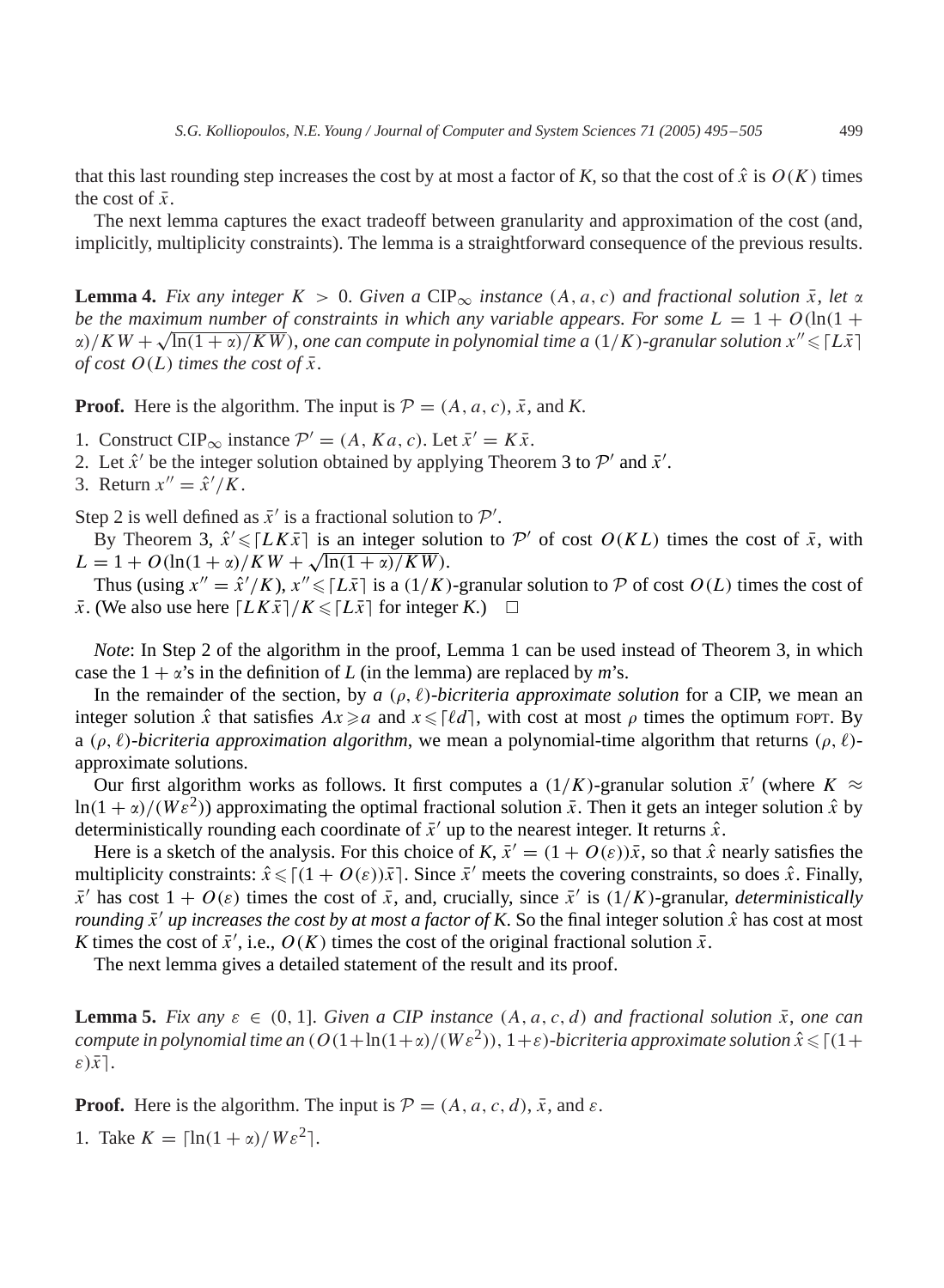- 2. Obtain a (1/K)-granular solution  $\bar{x}'$  by applying Lemma [4](#page-4-0) to the CIP<sub>∞</sub> instance  $\mathcal{P}' = (A, a, c)$  with fractional solution  $\bar{x}$ .
- 3. Return  $\hat{x} = [\bar{x}']$ .

By Lemma [4,](#page-4-0) for some  $L = 1 + O(\ln(1 + \alpha)/KW + \sqrt{\ln(1 + \alpha)/KW})$ , we have that  $\bar{x}' \leq L\bar{x}$  and that  $\bar{x}'$  has cost  $O(L)$  times the cost of  $\bar{x}$ .

It follows that  $\hat{x} \leq l\bar{x}$  and that  $\hat{x}'$  has cost  $O(KL)$  times the cost of  $\bar{x}$ . (The latter because  $\bar{x}'$  is  $(1/K)$ -granular, which implies that the cost of  $\hat{x}$  is at most *K* times the cost of  $\bar{x}'$ .) Since (by the choice of *K*)  $L = 1 + O(\varepsilon)$ , this implies the result.  $\Box$ 

**Remark 1.** The result of the lemma is best possible in the following sense. For any finite  $\rho$ , a  $(\rho, 1)$ approximate solution w.r.t. FOPT is impossible because of the arbitrarily large integrality gap (see Section [3](#page-6-0) for an example). It is also well-known that the integrality gap for FOPT<sub>∞</sub> is  $\Omega(\ln m)$  for the special case of set cover where arbitrarily large values for the variables are allowed. Hence for any l, a  $(\rho, l)$ -approximate solution for a CIP with  $\rho = o(\ln m)$  is also impossible.

Now we can state our first main result—an approximation algorithm for any general integer covering/packing problem with multiplicity constraints:

$$
OPT = \min \{c^T x : x \in \mathbb{Z}_+^n, Ax \geq a, Bx \leq b, x \leq d\}.
$$

The algorithm returns a solution that meets the covering constraints, approximately meets the multiplicity constraints (and hence approximately meets the packing constraints), and has cost  $O(K)$  times the cost FOPT of the fractional solution.

**Theorem 6** (*First main result*). Let  $\varepsilon \in (0, 1]$ , *and an integer covering/packing program*  $\text{OPT} = \min\{c^T x : c^T y \leq c \}$  $x \in \mathbb{Z}_+^n$ ,  $Ax \geq a$ ,  $Bx \leq b$ ,  $x \leq d$ , with fractional solution  $\bar{x}$ , be given. Let  $\beta_i = \sum_j B_{ij}$ . Then one can com*pute in polynomial time an*  $\hat{x} \in \mathbb{Z}_{+}^{n}$  *such that* 

- 1.  $c^T \hat{x} \le O(1 + \ln(1 + \alpha)/(W \varepsilon^2)) c^T \bar{x}$ ,
- 2.  $A\hat{x} \geqslant A\overline{x} \geqslant a$ ,
- 3.  $\hat{x} \leqslant \lceil (1+\varepsilon)\bar{x} \rceil \leqslant \lceil (1+\varepsilon)d \rceil$ , and
- 4.  $B\hat{x} \leq (1+\varepsilon)\bar{x} + \beta \leq (1+\varepsilon)b + \beta.$

**Proof.** Here is the algorithm. The input is  $P = (A, B, a, b, c, d), \overline{x}$ , and  $\varepsilon$ .

- 1. Let  $\hat{x}$  be the approximate solution obtained by applying Lemma [5](#page-4-0) to the CIP instance  $\mathcal{P}' = (A, a, c, d)$ , and fractional solution  $\bar{x}$ .
- 2. Return  $\hat{x}$

Properties 1–3 of  $\hat{x}$  follow immediately from Lemma [5.](#page-4-0) To see that property 4 holds, note that, from  $\hat{x} \leqslant \lceil (1 + \varepsilon)\bar{x} \rceil$  it follows that  $\hat{x}_j < (1 + \varepsilon)\bar{x}_j + 1$ , which implies  $(B\hat{x})_i \leqslant (B(1 + \varepsilon)\bar{x})_i + \beta_i$ .  $\Box$ 

The optimal fractional solution  $\bar{x}$  to the LP relaxation can be computed in polynomial time, so Theorem 6 immediately implies that the desired approximate solution  $\hat{x}$  (having properties 1–4 from the theorem and cost  $O(1 + \ln(1 + \alpha))$ FOPT) can be computed in polynomial time.

<span id="page-5-0"></span>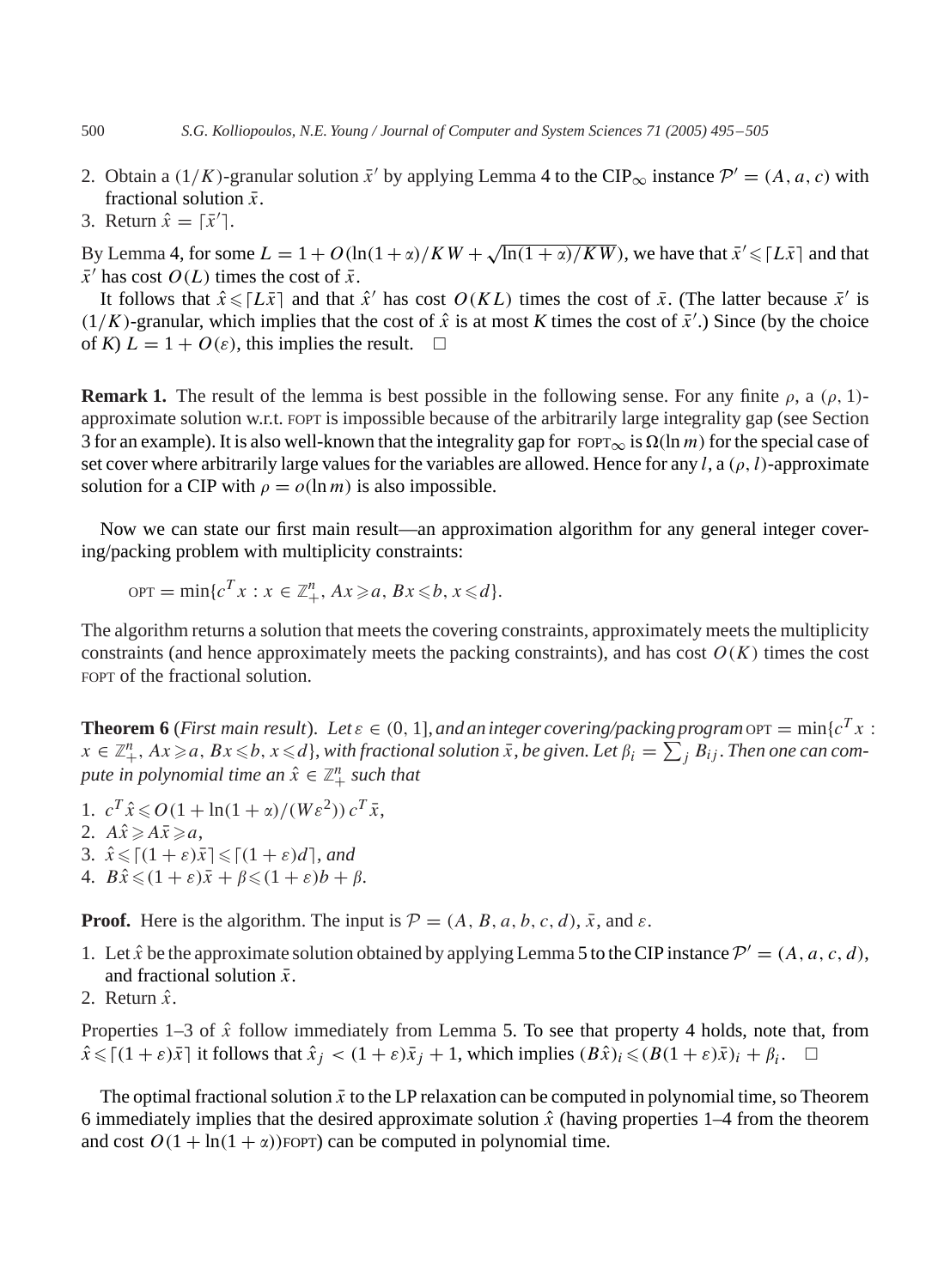<span id="page-6-0"></span>**Remark 2.** Note that for a CIP problem with max<sub>j</sub>  $d_j = O(1)$ , by taking  $\varepsilon = 1/(2 \max_j d_j)$ , the above theorem implies that one can find in polynomial time an integer solution having cost  $O(1 + \ln(1 +$  $\alpha$ )/W) FOPT and  $\hat{x}_j \le d_j + 1$ . That is, the multiplicity constraints can be met within an *additive* 1.

## **3. Meeting the multiplicity constraints**

Given a fractional solution  $\bar{x}$ , it is not in general possible to find an integer solution  $\hat{x}$  meeting the covering and multiplicity constraints exactly and having cost  $O(\ln(1 + \alpha))$  times the cost of  $\bar{x}$ . To see this, fix  $\delta > 0$  arbitrarily small, and consider the following CIP, which is a simple instance of Minimum Knapsack:

$$
\min\{x_2 : x \in \mathbb{Z}_+^2, (1-\delta)x_1 + x_2 \geqslant 1, x_1 \leqslant 1\}.
$$

The optimal fractional solution has cost  $\delta$ , whereas the optimal integer solution has cost 1. This example demonstrates that the integrality gap can be arbitrarily large if multiplicity constraints are to be respected.<sup>2</sup> However, notice that the two constraints  $((1 - \delta)x_1 + x_2 \geq 1$  and  $x_1 \leq 1$ ) imply a third:  $x_2 \geq \delta$ . This third constraint, and the observation that  $x_2 \in \mathbb{Z}$  imply  $\delta x_2 \geq \delta$ .

The constraint " $\delta x_2 \geq \delta$ " above is a *valid inequality* for the CIP, meaning that it holds for all feasible integer solutions. Adding a valid inequality to the integer program (IP) does not change the space of solutions or the value of the optimal solution. But adding the constraint can strengthen the linear programming relaxation by ruling out some fractional solutions, and this can give a better bound on OPT. For example, adding the constraint to the example above, and then solving the LP relaxation with the added constraint, gives a lower bound of 1 on OPT.

For the general problem, reasoning as above leads to a class of valid inequalities called Knapsack Cover (KC) inequalities. These inequalities generalize valid inequalities used for CIP problems with  $A_{ij} \in \{0, 1\}$  in [\[1,](#page-9-0)[7,25\].](#page-10-0) They were also used by Carr et al. [\[2\].](#page-9-0)

Our next algorithm begins by finding a fractional solution  $\bar{x}$  to the LP relaxation with a number of KC inequalities added. It then rounds  $\bar{x}$  to an integer solution  $\hat{x}$  as follows: for *j* such that  $\bar{x}_j \geq d_j/(1 + \varepsilon)$ , it "pins''  $\hat{x}_i = d_i$ . (This increases the cost by at most  $1 + \varepsilon$ .) To set the remaining  $\hat{x}_i$ 's, it rounds the corresponding  $\bar{x}_j$ 's using the randomized rounding algorithm from (Lemma [1\)](#page-3-0) or Srinivasan's algorithm (Theorem [3\)](#page-3-0). Since each non-pinned  $\bar{x}_j$  is at most  $d_j/(1 + \varepsilon)$ , this rounding can be done so that  $\hat{x}_j$  is at most  $d_i$ .

An astute reader may ask whether this process will work if started with a fractional solution  $\bar{x}$  to the LP relaxation *without* KC inequalities. If so, this would yield a faster algorithm. After we describe and analyze the algorithm sketched above, we discuss this question.

#### *3.1. The KC inequalities*

Fix a problem instance  $\mathcal{P} = (A, B, a, b, c, d)$ . For each constraint  $(Ax)_i \ge a_i$  and any subset *F* of the *j*'s (corresponding to  $x_j$ 's that we imagine pinning), define  $a_i^F$  $\therefore$  max{0,  $a_i - \sum_{j \in F} A_{ij} d_j$ }. Define also  $A_{ij}^F$  $\stackrel{\sim}{=} \min\{A_{ij}, a_i^F\}$  for  $j \in F$  and  $A_{ij}^F$  $\Rightarrow$  0 for  $j \notin F$ . In words,  $a_i^F$  is the residual covering requirement

<sup>&</sup>lt;sup>2</sup> A similar example appears in [\[2\].](#page-9-0) In [\[18\]](#page-10-0) the integrality gap was erroneously claimed to be  $H(\max_{j=1}^{n} \sum_{i=1}^{m} A_{ij})$ .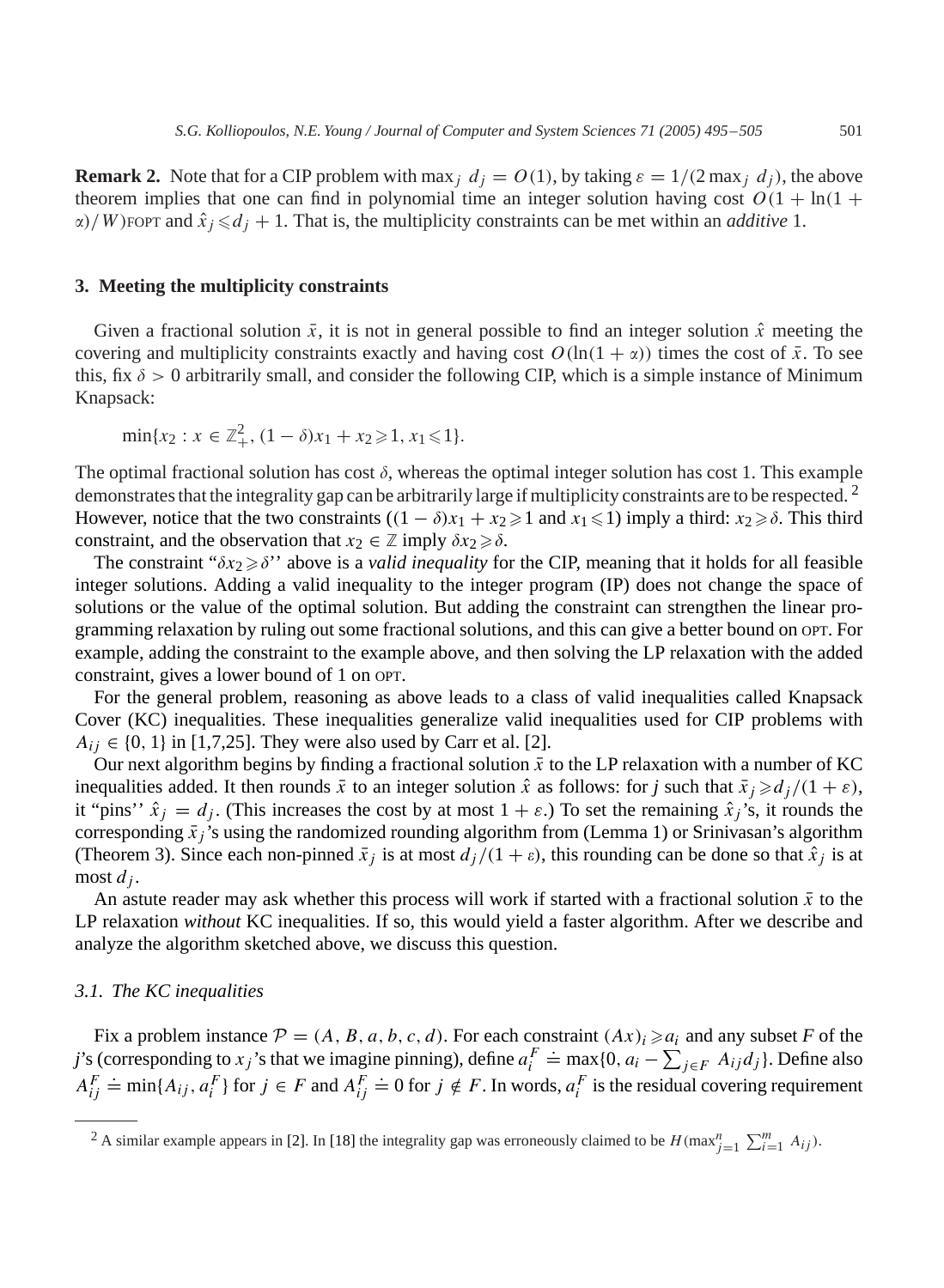of the *i*th constraint if all variables in *F* were to be set to their upper bounds, and  $A_{ij}^F$  is  $A_{ij}$ , possibly lowered to ensure the width is at least 1. (In the small example above, we knew that, for  $x_2 \in \mathbb{Z}_+$ , the inequality  $x_2 \geq \delta$  held if and only if the inequality  $\delta x_2 \geq \delta$  did, so we replaced the former constraint with the latter.) The KC inequalities for a set  $F \subset N$  are  $A^F x \geq a^F$ . The *LP-KC relaxation* of  $P$  is to find  $x \in \mathbb{R}^n_+$ minimizing  $c^T x$  subject to  $Ax \ge a$ ,  $Bx \le b$ ,  $x \le d$ , and subject to the KC inequalities for all  $F \subset N$ .

We are not aware of an algorithm that solves this relaxation exactly in polynomial time. Carr et al. [\[2\]](#page-9-0) define the following type of solutions, which are adequate for our purpose. For  $\lambda > 1$ , call a vector *x* a  $\lambda$ *-relaxed solution* to LP-KC if it has cost at most the fractional optimum of LP-KC and satisfies (i)  $Ax \ge a$ , (ii)  $Bx \le b$ , (iii)  $x \le d$  and (iv) the KC inequalities for the set  $F_{\lambda} = \{j : x_j \ge d_j/\lambda\}$ . The following theorem follows from the results in [\[2\]](#page-9-0) together with the properties of the ellipsoid method (see, e.g., [\[13\]\)](#page-10-0).

**Theorem 7** (*Carr et al.* [\[2\],](#page-9-0) *Lovász* [\[13\]](#page-10-0)). *Suppose*  $P = (A, B, a, b, c, d)$  *has rational coefficients. For any constant*  $\lambda > 1$ , *a*  $\lambda$ -*relaxed solution to the LP-KC relaxation of*  $P$  *can be found in polynomial time.* 

For the sake of completeness we sketch the idea behind the theorem. When the ellipsoid method queries the separation oracle with a point  $x$ , the oracle returns a separating hyperplane corresponding either to a constraint of the standard LP, or to one that is a valid KC inequality for the set of variables in *x* that are high (in this particular *x*). In the end, look at the set of hyperplanes the separation oracle has passed to the ellipsoid method. That set defines a polytope which is a relaxation of the LP-KC polytope.

The input to our next algorithm is an instance  $\mathcal{P} = (A, B, a, b, c, d)$  of the general problem and an  $\varepsilon \in (0, 1]$ . The algorithm can also be viewed as a reduction of the problem of finding a  $\rho$ -approximate solution to a CIP to finding a  $(\rho, \ell)$ -bicriteria approximate solution for appropriate  $\ell$ .

1. Set  $d' := |d|$ .

- 2. Let  $\bar{x}$  be a  $(1 + \varepsilon)$ -relaxed solution to the LP-KC relaxation of  $\mathcal{P} = (A, B, a, b, c, d')$ .
- 3. Let  $F = \{ j : \bar{x}_j \ge d'_j / (1 + \varepsilon) \}.$
- 4. Define CIP  $\mathcal{P}' = (A', a', c, d'')$  by setting  $A' := A^F$ ,  $a' := a^F$ , and defining fractional solution  $\bar{x}'$ and  $d''$  as follows:
- 5. For  $j \in F$  let  $\bar{x}'_j = d''_j = 0$ . For  $j \notin F$  let  $\bar{x}'_j = d''_j = \bar{x}_j$ .
- [6](#page-5-0). Find integer solution  $\hat{x}'$  to  $\mathcal{P}'$  by applying Theorem 6 with fractional solution  $\bar{x}'$  and the given  $\varepsilon$ .
- 7. Let  $\hat{x}_j = d_j$  for  $j \in F$  and  $\hat{x}_j = \hat{x}_j'$  for  $j \notin F$ . Return  $\hat{x}$ .

**Theorem 8** (*Second main result*). *Given*  $\varepsilon \in (0, 1]$ *, and an integer covering/packing program* OPT =  $\min\{c^Tx:x\in\mathbb{Z}_+^n, Ax\!\geqslant\! a, Bx\!\leqslant\! b, x\!\leqslant\! d\},$  let  $\beta_i=\sum\nolimits_jB_{ij}.$  The algorithm above computes in polynomial *time an*  $\hat{x} \in \mathbb{Z}_+^n$  *such that* 

- 1.  $c^T \hat{x} \leqslant O(1 + \ln(1 + \alpha)/(W \varepsilon^2))$ OPT,
- 2.  $A\hat{x} \geq a$ ,
- 3.  $\hat{x} \le d$ , and
- 4.  $B\hat{x} \leqslant (1 + \varepsilon)b + \beta.$

**Proof.** Note that the cost of  $\bar{x}$  is a lower bound on OPT. Observe also that Step 1 does not change the space of integer solutions.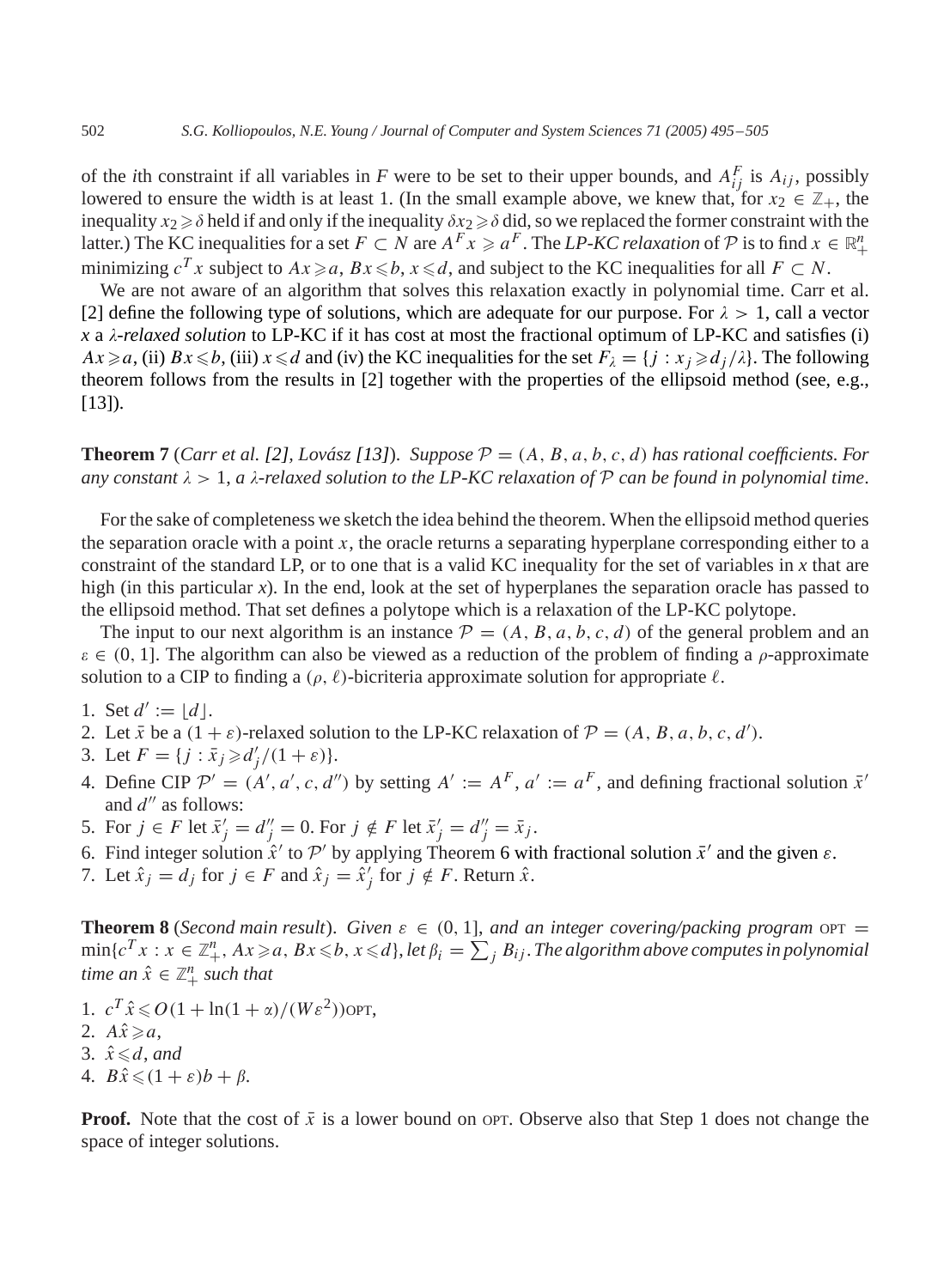<span id="page-8-0"></span>First we bound the cost of the solution  $\hat{x}'$  (to the restricted problem  $\mathcal{P}'$ ). Since  $\bar{x}$  satisfies the KC inequalities for the specific set *F*, the definitions of *F*, *A'*, *b'*, and  $d''$  ensure that  $\bar{x}'$  is a fractional solution of  $\mathcal{P}'$ . By definition of  $A^F$ , the width of  $\mathcal{P}'$  is at least 1. Thus, the cost of  $\hat{x}'$  is  $O(\ln(1 + \alpha))$  times the cost of  $\bar{x}'$ , which is also  $O(\ln(1 + \alpha))$  times the cost of  $\bar{x}$ , and thus  $O(\ln(1 + \alpha)$ OPT).

Next we bound the cost of the final solution  $\hat{x}$ . The cost of  $\hat{x}$  is at most  $1 + \varepsilon$  times the cost of  $\bar{x}$ , plus the cost of  $\hat{x}'$ . Thus, the cost of  $\hat{x}$  is  $O(\ln(1 + \alpha)$ OPT).

Next we verify that  $\hat{x}$  does not exceed the multiplicity constraints. This is clear for the pinned variables:  $\hat{x}_j = d_j$  for  $j \in F$ . For the other variables  $(j \notin F)$ , we have  $\hat{x}_j = \hat{x}'_j \leq (1 + \varepsilon)d''_j = (1 + \varepsilon)\bar{x}_j$   $| \leq$  $\lceil (1+\varepsilon)d'_j/(1+\varepsilon)\rceil \leq d_j.$ 

Finally,  $B\hat{x} \leq (1+\varepsilon)b + \beta$  follows from  $B\bar{x} \leq b$  and  $\hat{x} \leq (1+\varepsilon)\bar{x}$ .  $\Box$ 

**Corollary 9.** *The integrality gap of the LP-KC relaxation for CIP is*  $O(\ln(1 + \alpha))$ .

#### *3.2. Remarks on the necessity of the LP-KC relaxation*

Consider for simplicity that  $d' = d$ . The algorithm starts with a  $(1 + \varepsilon)$ -relaxed solution  $\bar{x}$  to LP-KC, "pins"  $\hat{x}_i = d_i$  for *j* with  $\bar{x}_i \ge d_i/(1 + \varepsilon)$ , then uses an existing bicriteria approximation algorithm to set the remaining variables. A natural question is whether the KC inequalities are necessary. Would it be enough to start with a fractional solution  $\bar{x}$  to the standard LP relaxation of the CIP?

If we do this, the analysis of the algorithm (as it stands) fails because  $\bar{x}'$  may no longer be a feasible solution to P'. (Indeed, the problem P' may be infeasible with d'' defined as it is, or even with  $d''_j$  =  $d_j/(1+\varepsilon)$ . To see this, consider the simple example at the start of the section.) This breaks the argument that bounds the cost of  $\hat{x}$ .

Perhaps the first fix that comes to mind is to modify the algorithm to take  $A'_{ij} = A_{ij}$  instead of  $A'_{ij} = A^F_{ij}$ for  $j \notin F$ . But this does not work because the resulting P' can have width less than 1, worsening the approximation ratio.

Perhaps the second fix that comes to mind is to modify the algorithm to, say, set  $d''_j = d_j$  for  $j \notin F$ , then solve  $\mathcal{P}'$  from scratch to obtain a (new) optimal fractional solution  $\bar{x}''$ . In Step 7, the algorithm would pass that new fractional solution  $\bar{x}''$  to Theorem [6](#page-5-0) (instead of  $\bar{x}'$ ) to compute  $\hat{x}'$ . Since the cost of  $\bar{x}''$  is still a lower bound on OPT, it would seem that we can again bound the cost of  $\hat{x}$  as desired.

The problem with this fix is that the new fractional solution  $\bar{x}''$  can have  $\bar{x}''_j > d_j/(1 + \varepsilon)$  for  $j \notin F$ . Indeed, it can have  $\bar{x}''_j = d_j$  for  $j \notin F$ . Thus, the rounded solution  $\hat{x}'$  from Theorem [6](#page-5-0) could violate the multiplicity constraints.

The natural work-around is to augment *F* by adding any such *j* to *F*, then start over by returning to step 4 with the new *F*. But, as this process may repeat many times, it is not clear how one might relate the cost of all the pinned variables to OPT.

## **4. Open questions**

Can one find in polynomial time an integer solution for CIP with an additive 1 violation of the multiplicity constraints and logarithmic cost guarantee with respect to the standard LP optimum (without KC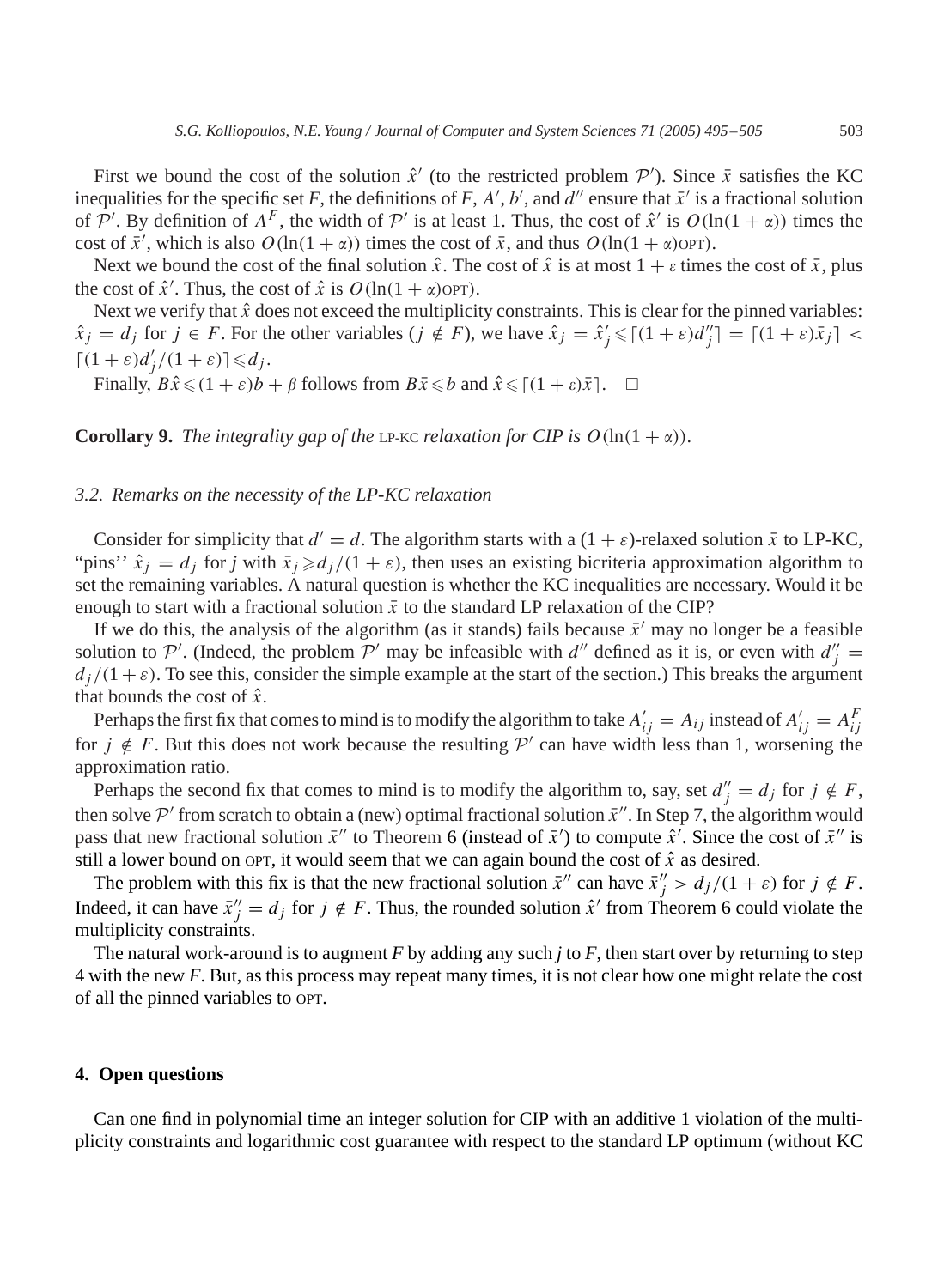<span id="page-9-0"></span>inequalities)? We have shown this is possible for the case max  $id_i = O(1)$ . Is there a faster (possibly greedy?)  $O(\ln m)$ -approximation algorithm for CIP?

## **Acknowledgments**

Thanks to Vijay Vazirani for a clarification on [\[18\].](#page-10-0) Thanks to Lisa Fleischer and Aravind Srinivasan for comments on a draft of this paper.

# **Appendix**

**Proof of Lemma 1.** We prove that  $\hat{x}$  is a 2L-approximate solution with positive probability. It suffices to prove that the probability that any of the following events happens is less than 1:

(1)  $c^T \hat{x} > 2Lc^T \bar{x}$ , or (2) (∃i)  $(A\hat{x})_iW/a_i < W$ .

Note that  $E[\hat{x}] = x' = L\overline{x}$ , so that by linearity of expectation

$$
E[c^T \hat{x}] = LE[c^T \bar{x}] = L \times (\text{FOPT}_{\infty})
$$

and

$$
(\forall i) E[(A\hat{x})_i W/a_i] = L(A\bar{x})_i W/a_i \geq LW.
$$

By the Markov bound, the probability of  $(1)$  is at most  $1/2$ .

Note that each  $\hat{x}_i$  can be thought of as a sum of independent random variables in [0, 1] (where we consider the fixed part,  $\lfloor x'_j \rfloor$ , to be the sum of  $\lfloor x'_j \rfloor$  variables each taking the value 1 with probability 1). Thus (by the choice of *W*)  $(A\hat{x})_i W/a_i = \sum_j A_{ij} \hat{x}_j W/a_i$  is also a sum of independent random variables in [0, 1]. By a standard Chernoff bound  $[17]$ ,

$$
Pr[(A\hat{x})_i W/a_i \leq (1 - \varepsilon)LW] < \exp(-\varepsilon^2 L W/2).
$$

Taking  $\varepsilon$  such that  $(1 - \varepsilon)L = 1$ , for the choice of *L* in the rounding scheme,  $\exp(-\varepsilon^2 L W/2) \leq 1/2m$ . Thus, the above bound implies

$$
Pr[(A\hat{x})_i W/a_i \leq W] < 1/2m.
$$

Thus, by the naive union bound, the probability that (1) or (2) occurs is less than  $1/2 + m/2m = 1$ .

We have proven that the randomized rounding procedure returns a  $2L$ -approximate solution with positive probability.  $\square$ 

## **References**

- [1] E. Balas, Facets of the knapsack polytope, Math. Programming 8 (1975) 146–164.
- [2] R.D. Carr, L.K. Fleischer, V.J. Leung, C.A. Phillips, Strengthening integrality gaps for capacitated network design and covering problems, in: Proceedings of the 11th ACM-SIAM Symposium on Discrete Algorithms, 2000.
- [3] V. Chvátal, A greedy heuristic for the set-covering problem, Math. Oper. Res. 4 (3) (1979) 233–235.